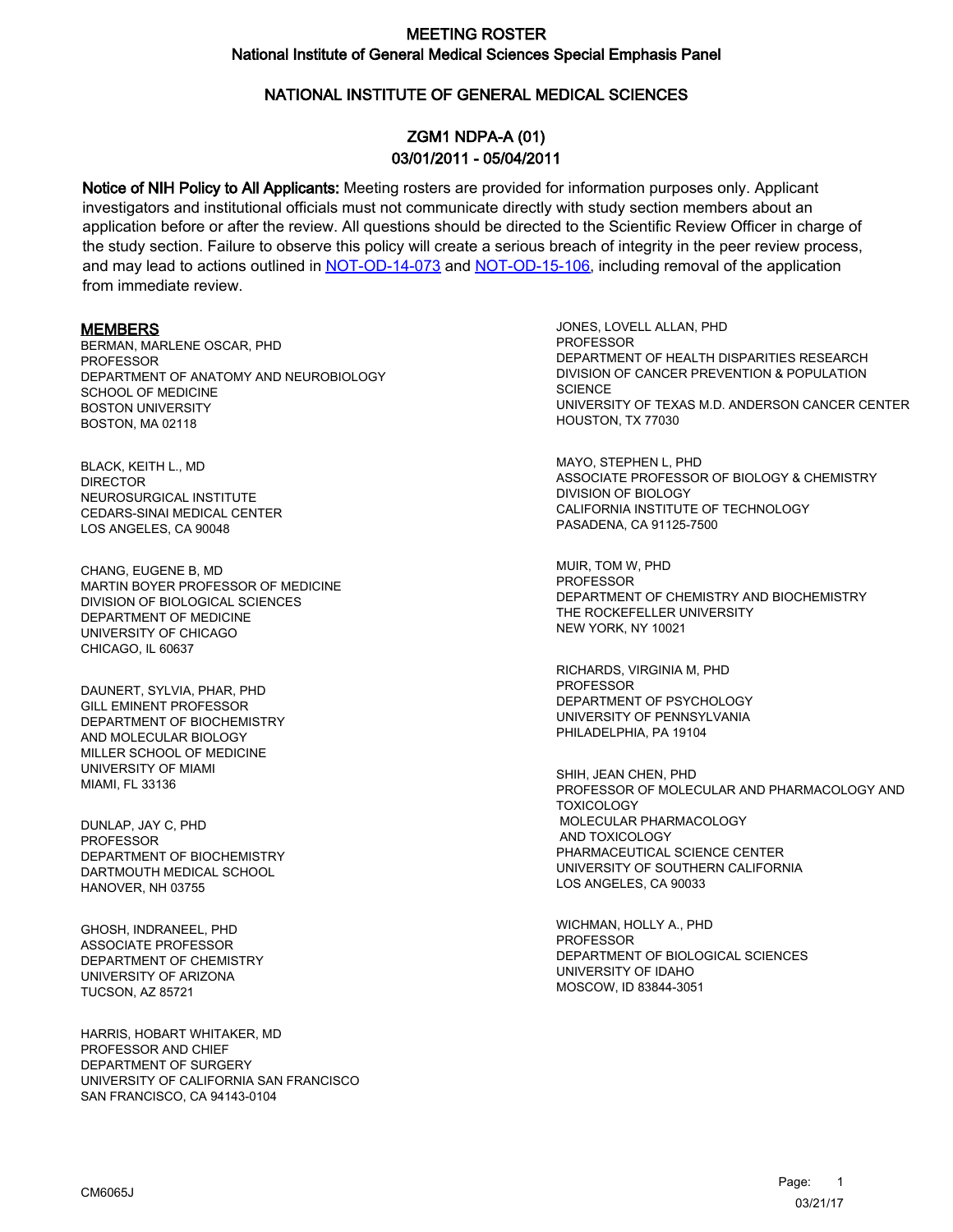### NATIONAL INSTITUTE OF GENERAL MEDICAL SCIENCES

# ZGM1 NDPA-A (01) 03/01/2011 - 05/04/2011

Notice of NIH Policy to All Applicants: Meeting rosters are provided for information purposes only. Applicant investigators and institutional officials must not communicate directly with study section members about an application before or after the review. All questions should be directed to the Scientific Review Officer in charge of the study section. Failure to observe this policy will create a serious breach of integrity in the peer review process, and may lead to actions outlined in [NOT-OD-14-073](https://grants.nih.gov/grants/guide/notice-files/NOT-OD-14-073.html) and [NOT-OD-15-106,](https://grants.nih.gov/grants/guide/notice-files/NOT-OD-15-106.html) including removal of the application from immediate review.

YANAGISAWA, MASASHI, MD, PHD ASSOCIATE PROFESSOR DEPARTMENT OF MOLECULAR GENETICS UNIV. OF TX SOUTHWESTERN MED. CTR HOWARD HUGHES MEDICAL INSTITUTE DALLAS, TX 75235-9050

#### MAIL REVIEWER(S)

ADAMS-CAMPBELL, LUCILE L, PHD ASSOCIATE DIRECTOR, MINORITY HEALTH & HEALTH DISPARITIES RESEARCH LOMBARDI COMPREHENSIVE CANCER CENTER GEORGETOWN UNIVERSITY MEDICAL CENTER RESEARCH BUILDING, E501 3970 RESERVOIR ROAD, NW WASHINGTON, DC 20057

ADLER, NANCY E, PHD PROFESSOR OF MEDICAL PSYCHOLOGY CENTER FOR HEALTH & COMMUNITY UNIVERSITY OF CALIFORNIA, SAN FRANCISCO 3333 CALIFORNIA STREET, SUTIE 465 CAMPUS BOX 0844 SAN FRANCISCO, CA 94118

AGUILERA, RENATO J, PHD PROFESSOR DEPARTMENT OF BIOLOGICAL SCIENCES UNIVERSITY OF TEXAS AT EL PASO EL PASO, TX 79968-0519

AHMED, RAFI, PHD PROFESSOR AND DIRECTOR EMORY VACCINE CENTER EMORY UNIVERSITY SCHOOL OF MEDICINE ATLANTA, GA 30322

ANSLYN, ERIC V, PHD UNIVERSITY DISTINGUISHED TEACHING PROFESSOR THE UNIVERSITY OF TEXAS AT AUSTIN 1 UNIVERSITY STATION A5300 AUSTIN, TX 78712--016

BARNES, CAROL A., PHD **PROFESSOR** DEPARTMENT OF PSYCHOLOGY AND NEUROLOGY UNIVERSITY OF ARIZONA TUCSON, AZ 85724

BAROCAS, VICTOR H, PHD ASSISTANT PROFESSOR DEPARTMENT OF BIOMEDICAL ENGINEERING UNIVERSITY OF MINNESOTA MINNEAPOLIS, MN 55455

BARRETT, EUGENE J, MD, PHD PROFESSOR OF INTERNAL MEDICINE DIRECTOR, UVA DIABETES CENTER DEPARTMENT OF INTERNAL MEDICINE UNIVERSITY OF VIRGINIA HEALTH SCIENCES CENTER CHARLOTTESVILLE, VA 22903

BENEZRA, ROBERT I, PHD MEMBER MEMORIAL SLOAN-KETTERING CANCER CENTER NEW YORK, NY 10021

BOGER, DALE L, PHD PROFESSOR DEPARTMENT OF CHEMISTRY THE SCRIPPS RESEARCH INSTITUTE LA JOLLA, CA 92037

BOND, JUDITH S, PHD PROFESSOR AND CHAIR DEPARTMENT OF BIOCHEMISTRY AND MOLECULAR BIOLOGY PENNSYLVANIA STATE UNIVERSITY COLLEGE OF MEDICINE COLLEGE OF MEDICINE HERSHEY, PA 17033

BONINI, NANCY M, PHD PROFESSOR UNIVERSITY OF PENNSYLVANIA BIOLOGY DEPARTMENT 415 SOUTH UNIVERSITY AVENUE PHILADELPHIA, PA 19104-6018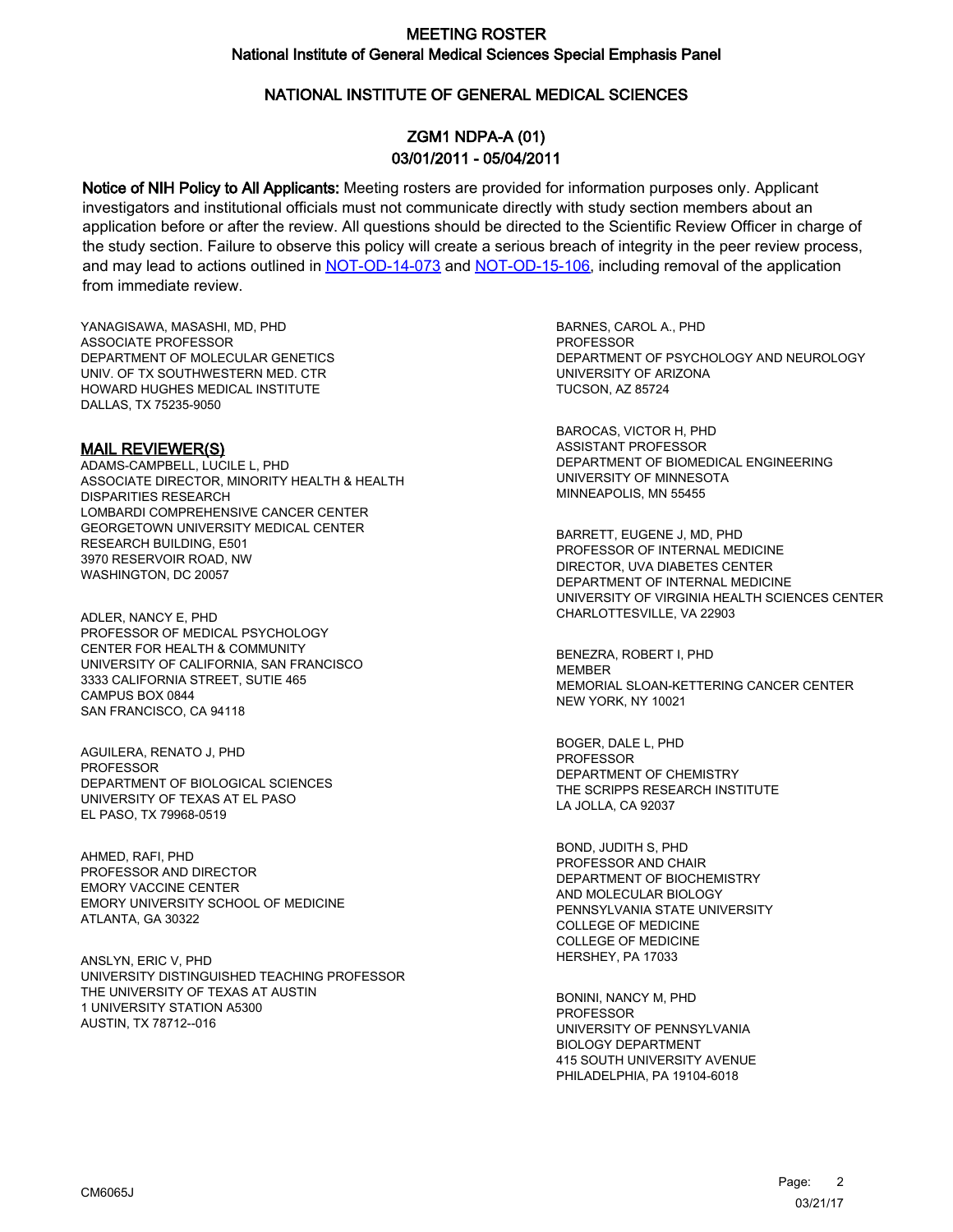#### NATIONAL INSTITUTE OF GENERAL MEDICAL SCIENCES

# ZGM1 NDPA-A (01) 03/01/2011 - 05/04/2011

Notice of NIH Policy to All Applicants: Meeting rosters are provided for information purposes only. Applicant investigators and institutional officials must not communicate directly with study section members about an application before or after the review. All questions should be directed to the Scientific Review Officer in charge of the study section. Failure to observe this policy will create a serious breach of integrity in the peer review process, and may lead to actions outlined in [NOT-OD-14-073](https://grants.nih.gov/grants/guide/notice-files/NOT-OD-14-073.html) and [NOT-OD-15-106,](https://grants.nih.gov/grants/guide/notice-files/NOT-OD-15-106.html) including removal of the application from immediate review.

BRINTON, ROBERTA DIAZ, PHD **PROFESSOR** UNIVERSITY OF SOUTHERN CALIFORNIA SCHOOL OF PHARMARY 1985 ZONAL AVENUE, PSC-502 LOS ANGELES, CA 90033

BROWN, WENDY CATHERINE, PHD PROFESSOR OF IMMUNOLOGY DEPARTMENT OF VETERINARY, MICROBIOLOGY AND PATHOLOGY WASHINGTON STATE UNIVERSITY PULLMAN, WA 99164

BUDINGER, THOMAS F., MD, PHD **PROFESSOR** DEPARTMENTS OF BIOENGINEERING, ELECTRICAL ENGINEERING, & COMPUTER SCIENCES UNIVERSITY OF CALIFORNIA, BERKELEY BERKELEY, CA 94720

BUTTE, ATUL J, MD, PHD ASSISTANT PROFESSOR OF MEDICINE AND PEDIATRICS DIVISION OF MEDICINE AND PEDIATRICS DEPARTMENT OF MEDICAL INFORMATICS SCHOOL OF MEDICINE STANFORD UNIVERSITY STANFORD, CA 94305

CAMERON, JUDY L, PHD SENIOR SCIENTIST DEPARTMENT OF PSYCHIATRY PRIMATE RESEARCH LABORATORY UNIVERSITY OF PITTSBURGH PITTSBURGH, PA 15239

CORVERA, SILVIA, MD PROFESSOR PROGRAM IN MOLECULAR MEDICINE AND DEPARTMENT OF CELL BIOLOGY UNIVERSITY OF MASSACHUSETTS MEDICAL SCHOOL WORCESTER, MA 01615

DISCHER, DENNIS E., PHD PROFESSOR DEPARTMENTS OF CHEMICAL, BIOMOLECULAR ENGINEERING, CELL AND MOLECULAR BIOLOGY UNIVERSITY OF PENNSYLVANIA PHILADELPHIA, PA 19104

DOWLING, GLENNA A, PHD, RN ASSOCIATE PROFESSOR UNIVERSITY OF CALIFORNIA, SAN FRANCISCO SCHOOL OF NURSING 2 KORET WAY, #N-631 SAN FRANCISCO, CA 94143--061

DREW, BARBARA J, BSN, PHD, RN SCHOOL OF NURSING **UCSE** SAN FRANCISCO, CA 94143--061

ELISSEEFF, JENNIFER HARTT, PHD ASSISTANT PROFESSOR BIOMATERIALS AND TISSUE ENGINEERING LABORATORY DEPARTMENT OF BIOMEDICAL ENGINEERING JOHNS HOPKINS UNIVERSITY BALTIMORE, MD 21218

EVANS, RONALD M., PHD INVESTIGATOR, HOWARD HUGHES MEDICAL INSTITUTE PROFESSOR, THE SALK INSTITUTE FOR BIOLOGICAL STUDIES MARCH OF DIMES CHAIR IN MOLECULAR AND DEVELOPMENTAL BIOLOGY LA JOLLA, CA 92037

FAUSTMAN, DENISE L, MD, PHD ASSOCIATE PROFESSOR OF MEDICINE MASSACHSETTS GENERAL HOSPITAL DEPARTMENT OF IMMUNOBIOLOGY CHARLESTOWN, MA 02129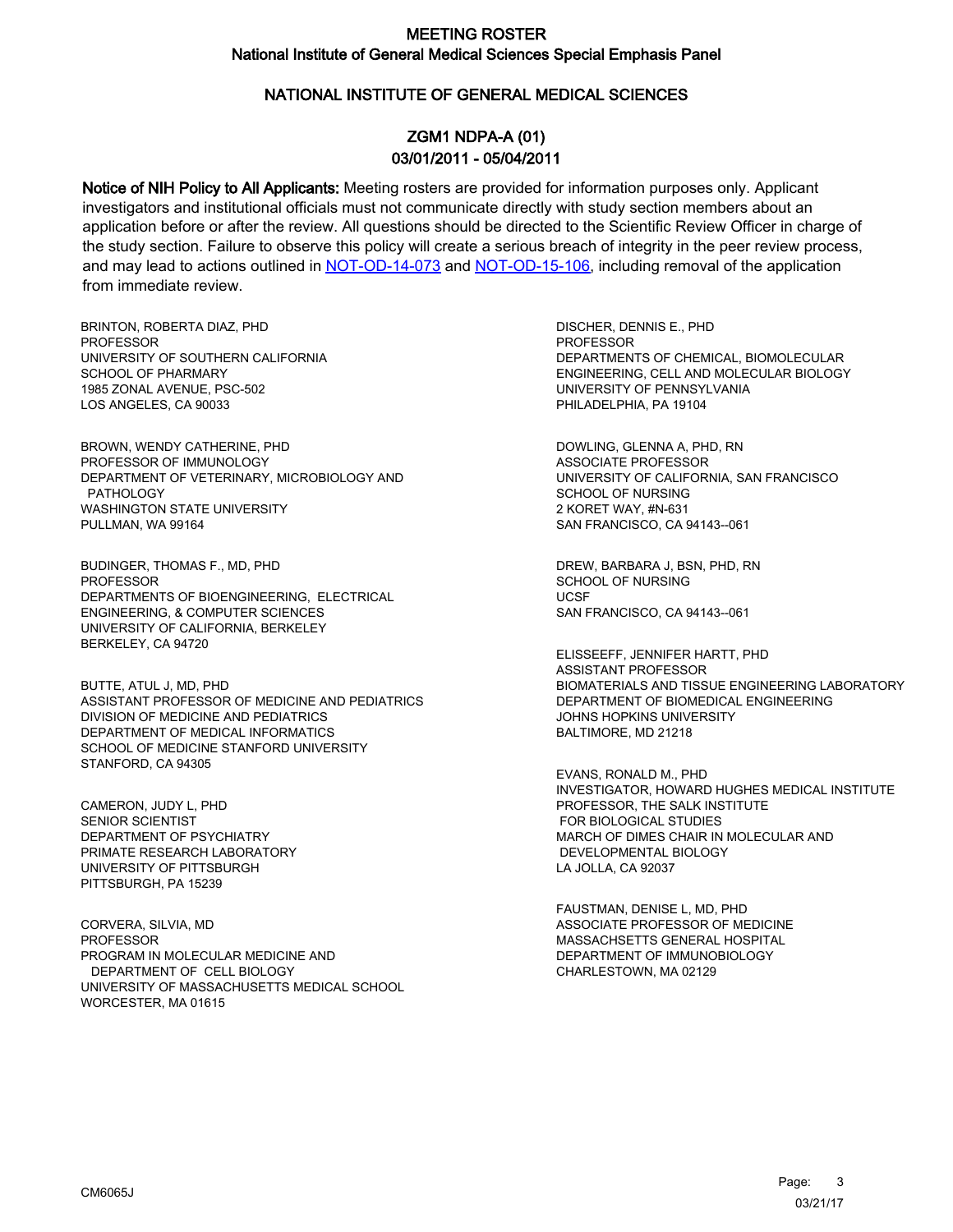### NATIONAL INSTITUTE OF GENERAL MEDICAL SCIENCES

# ZGM1 NDPA-A (01) 03/01/2011 - 05/04/2011

Notice of NIH Policy to All Applicants: Meeting rosters are provided for information purposes only. Applicant investigators and institutional officials must not communicate directly with study section members about an application before or after the review. All questions should be directed to the Scientific Review Officer in charge of the study section. Failure to observe this policy will create a serious breach of integrity in the peer review process, and may lead to actions outlined in [NOT-OD-14-073](https://grants.nih.gov/grants/guide/notice-files/NOT-OD-14-073.html) and [NOT-OD-15-106,](https://grants.nih.gov/grants/guide/notice-files/NOT-OD-15-106.html) including removal of the application from immediate review.

FOXMAN, BETSY, PHD PROFESSOR UNIVERSITY OF MICHIGAN SCHOOL OF PUBLIC HEALTH M5108 SPH II 1415 WASHINGTON HEIGHTS ANN ARBOR, MI 48109-2029

FUCHS, PAUL, PHD PROFESSOR DEPARTMENT OF OTOLARYNGOLOGY SCHOOL OF MEDICINE JOHNS HOPKINS UNIVERSITY BALTIMORE, MD 21218

GALBRAITH, RICHARD A., MD, PHD PROFESSOR OF MEDICINE UNIVERSITY OF VERMONT CENTER FOR CLINICAL AND TRANSLATIONAL RESEARCH COURTYARD AT GIVEN, S352 89 BEAUMONT AVENUE BURLINGTON, VT 05405

GORDON, JEFFREY IVAN, MD PROFESSOR AND HEAD CENTER FOR GENOMIC SCIENCES WASHINGTON UNIVERSITY SCHOOL OF MEDICINE ST. LOUIS, MO 63108

GRADY, KATHLEEN L, BSN, PHD NURSING DIRECTOR DEPARTMENT OF MEDICINE NORTHWESTN UNIVERSITY FEINBERG SCHOOL OF MEDICINE 251 EAST HURON STREET GALTER SUITE 3-150 CHICAGO, IL 60611

GREEN, RACHEL, PHD DEPARTMENT OF MOLECULAR BIOLOGY AND GENETICS JOHNS HOPKINS UNIVERSITY SCHOOL OF MEDICINE 702A PCTB 725 N. WOLFE STREET BALTIMORE, MD 21205

GROUDINE, MARK T, MD, PHD **DIRECTOR** BASIC SCIENCES DIVISION FRED HUTCHINSON CANCER RESEARCH CENTER SEATTLE, WA 98104

HALLORAN, M ELIZABETH, DSC, MD MEMBER BIOSTATISTICS AND BIOMATHEMATICS PROGRAM PUBLIC HEALTH SCIENCES DIVISION FRED HUTCHINSON CANCER RESEARCH CENTER SEATTE, WA 98109

HENDRIX, MARY J.C., PHD PRESIDENT AND SCIENTIFIC DIRECTOR CHILDREN'S MEMORIAL RESEARCH CENTER PROFESSOR, LURIE COMPREHENSIVE CANCER CENTER FEINBERG SCHOOL OF MEDICINE NORTHWESTERN UNIVERSITY CHICAGO, IL 60614-3394

HIMMELFARB, JONATHAN, MD PROFESSOR DEPARTMENT OF MEDICINE DIVISION OF NEPHROLOGY UNIVERSITY OF WASHINGTON SEATTLE, WA 98104

HOCHMAN, JUDITH S, MD PROFESSOR OF MEDICINE CARDIOLOGY MEDICINE COLUMBIA UNIVERSITY ST LUKE'S ROOSEVELT HOSPITAL CENTER NEW YORK, NY 10025

HORAK, FAY BAHLING, PHD SENIOR SCIENTIST AND PROFESSOR DEPARTMENT OF NEUROLOGY AND PHYSIOLOGY NEUROLOGICAL SCIENCES INSTITUTE OREGON HEALTH SCIENCES UNIVERSITY PORTLAND, OR 97006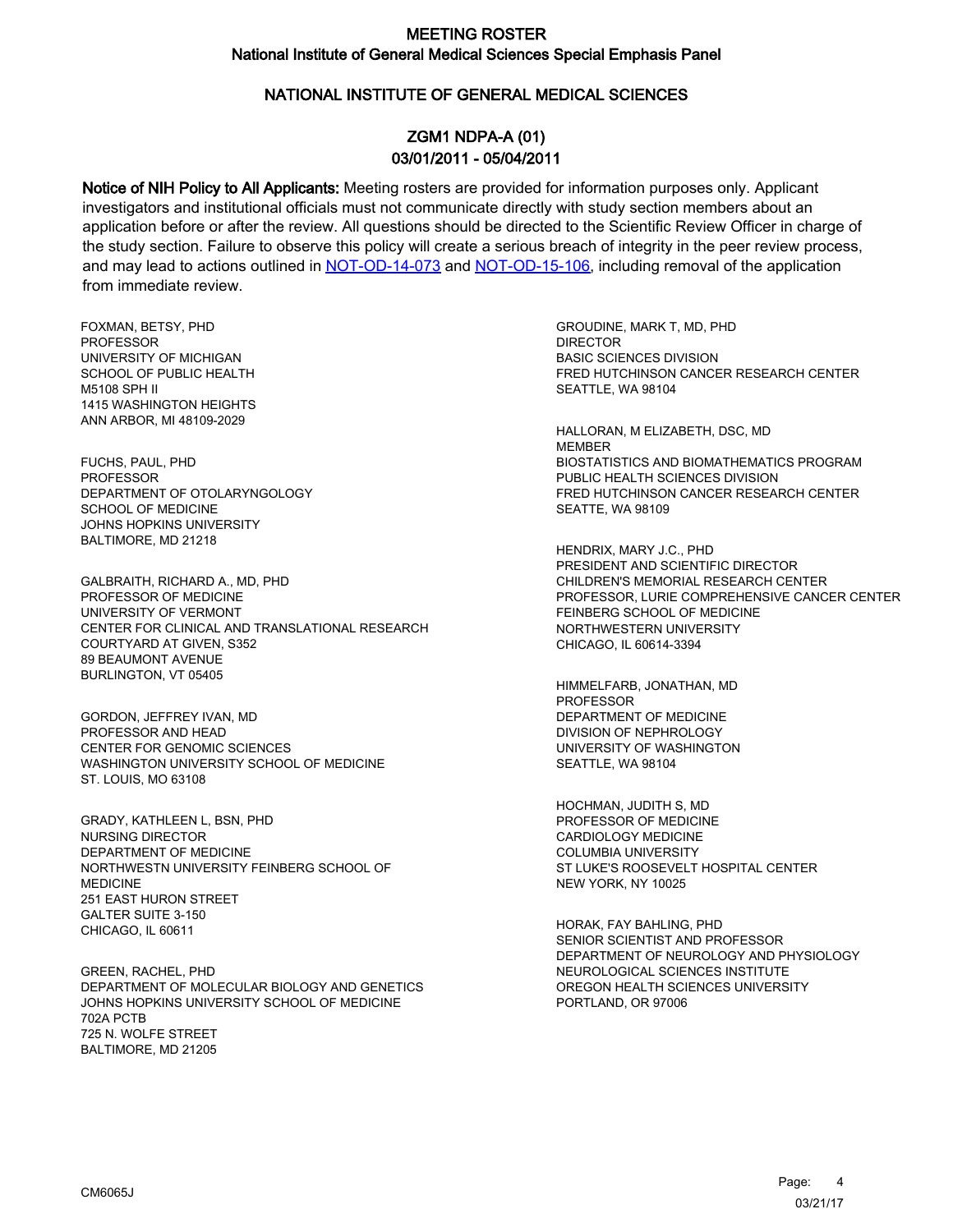### NATIONAL INSTITUTE OF GENERAL MEDICAL SCIENCES

# ZGM1 NDPA-A (01) 03/01/2011 - 05/04/2011

Notice of NIH Policy to All Applicants: Meeting rosters are provided for information purposes only. Applicant investigators and institutional officials must not communicate directly with study section members about an application before or after the review. All questions should be directed to the Scientific Review Officer in charge of the study section. Failure to observe this policy will create a serious breach of integrity in the peer review process, and may lead to actions outlined in [NOT-OD-14-073](https://grants.nih.gov/grants/guide/notice-files/NOT-OD-14-073.html) and [NOT-OD-15-106,](https://grants.nih.gov/grants/guide/notice-files/NOT-OD-15-106.html) including removal of the application from immediate review.

HOWARD, MATTHEW A. III, MD PROFESSOR AND HEAD DEPARTMENT OF NEUROSURGERY UNIVERSITY OF IOWA SCHOOL OF MEDICINE IOWA CITY, IA 52242

HOY, RONALD R, PHD PROFESSOR SECTION OF NEUROBIOLOGY AND BEHAVIOR CORNELL UNIVERSITY ITHACA, NY 14853-2702

KINNAMON, SUE, PHD PROFESSOR UNIVERSITY OF COLORADO SCHOOL OF MEDICINE DEPARTMENT OF OTOLARYNGOLGOY 12700 E. 19TH AVENUE, MS 8606 AURORA, CO 80045

LEWIS, DOROTHY E, PHD PROFESSOR DIVISION OF INFECTIOUS DISEASES DEPARTMENT OF INTERNAL MEDICINE UNIVERSITY OF TEXAS HEALTH SCIENCE CENTER HOUSTON, TX 77030

MALASPINA, DOLORES, MD PROFESSOR DEPARTMENT OF PSYCHIATRY SCHOOL OF MEDICINE NEW YORK UNIVERSITY NEW YORK, NY 10016

MASTERS, BETTIE SUE SILER, PHD **PROFESSOR** DEPARTMENT OF BIOCHEMISTRY THE UNIVERSITY OF TEXAS HEALTH SCIENCE CENTER AT SAN ANTONIO SAN ANTONIO, TX 78284-7760

MESIROV, JILL P., PHD ASSOCIATE DIRECTOR AND CHIEF INFORMATICS OFFICER COMPUTATIONAL BIOLOGY AND BIOINFORMATICS BROAD INSTITUTE MASSACHUSETTS INSTITUTE OF TECHNOLOGY AND HARVARD UNIVERSITY CAMBRIDGE, MA 02142

MOSMANN, TIM, PHD DIRECTOR UNIVERSITY OF ROCHESTER MEDICAL CENTER CTR. VACC. BIOL. & IMMUNOLOGY 601 ELMWOOD AVENUE, BOX 609 ROCHESTER, NY 14642-8609

MRKSICH, MILAN, PHD **PROFESSOR** DEPARTMENT OF CHEMISTRY HOWARD HUGHES MEDICAL INSTITUTE UNIVERSITY OF CHICAGO CHICAGO, IL 60637

NIKLASON, LAURA E, MD, PHD ASSOCIATE PROFESSOR DEPARTMENTS OF BIOMEDICAL ENGINEERING AND ANESTHESIOLOGY YALE UNIVERSITY SCHOOL OF MEDICINE NEW HAVEN, CT 06520

NUNES, EDWARD V JR, MD PROFESSOR OF CLINICAL PSYCHIATRY COLUMBIA UNIVERSITY MEDICAL CENTER NEW YORK STATE PSYCHIATRIC INSTITUTE NEW YORK, NY 10032

OLIVER, JANET M, PHD PROFESSOR OF PATHOLOGY DEPARTMENT OF PATHOLOGY UNIVERSITY OF NEW MEXICO SCHOOL OF MEDICINE 1 UNIVERSITY OF NEW MEXICO 08 4640 ALBUQUERQUE, NM 87131-0001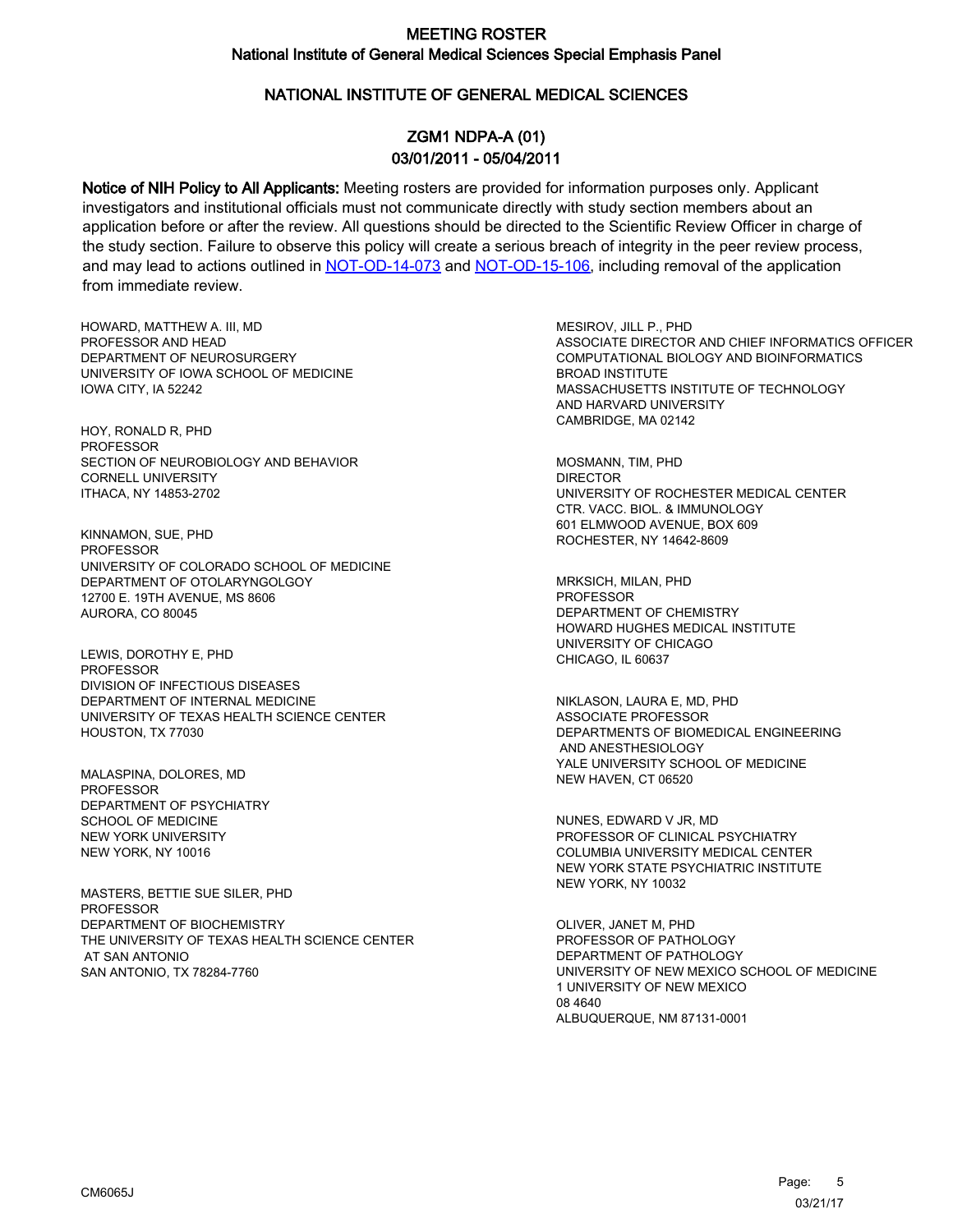### NATIONAL INSTITUTE OF GENERAL MEDICAL SCIENCES

# ZGM1 NDPA-A (01) 03/01/2011 - 05/04/2011

Notice of NIH Policy to All Applicants: Meeting rosters are provided for information purposes only. Applicant investigators and institutional officials must not communicate directly with study section members about an application before or after the review. All questions should be directed to the Scientific Review Officer in charge of the study section. Failure to observe this policy will create a serious breach of integrity in the peer review process, and may lead to actions outlined in [NOT-OD-14-073](https://grants.nih.gov/grants/guide/notice-files/NOT-OD-14-073.html) and [NOT-OD-15-106,](https://grants.nih.gov/grants/guide/notice-files/NOT-OD-15-106.html) including removal of the application from immediate review.

OLOPADE, OLUFUNMILAYO I., MBBS, MD **PROFESSOR** UNIVERSITY OF CHICAGO MEDICAL CENTER PROFESSOR OF MEDICINE AND HUMAN GENETICS UNIVERSITY OF CHICAGO PRITZKER SCHOOL OF MEDICINE CHICAGO, IL 60637

ONUCHIC, JOSE' NELSON, PHD PROFESSOR DEPARTMENT OF PHYSICS CENTER FOR THEORETICAL BIOLOGICAL PHYSICS UNIVERSITY OF CALIFORNIA, SAN DIEGO LA JOLLA, CA 92093

PALESE, PETER, PHD **PROFESSOR** DEPARTMENT OF MICROBIOLOGY MOUNT SINAI SCHOOL OF MEDICINE NEW YORK, NY 10029

PIWNICA-WORMS, HELEN M, PHD PROFESSOR DEPARTMENT OF CELL BIOLOGY AND PHYSIOLOGY HOWARD HUGHES MEDICAL INSTITUTE WASHINGTON UNIVERSITY ST. LOUIS, MO 63110

RAFII, SHAHIN, MD ARTHUR B. BELFER PROFESSOR DIRECTOR - ANSARY STEM CELL CENTER FOR REGENERATIVE MEDICINE DEPARTMENT OF GENETIC MEDICINE DIVISION OF VASCULAR HEMATOLOGY-ONCOLOGY NEW YORK, NY 10021

RAMIREZ, JAN M., PHD ASSOCIATE PROFESSOR CENTER FOR INTEGRATIVE BRAIN RESEARCH SEATTLE CHILDREN'S RESEARCH INSTITUTE UNIVERSITY OF WASHINGTON SCHOOL OF MEDICINE SEATTLE, WA 98104

ROBERTS, L JACKSON II, MD, PHD ASSISTANT PROFESSOR DEPARTMENT OF PHARMACOLOGY SCHOOL OF MEDICINE VANDERBILT UNIVERSITY NASHVILLE, TN 37232

ROSBASH, MICHAEL, PHD PROFESSOR DEPARTMENT OF BIOLOGY BRANDEIS UNIVERSITY WALTHAM, MA 02454

SALI, ANDREJ, PHD PROFESSOR DEPARTMENTS OF BIOPHARMACEUTICAL SCIENCES AND PHARMACEUTICAL CHEMISTRY UNIVERSITY OF CALIFORNIA, SAN FRANCISCO SAN FRANCISCO, CA 94158

SCHUPBACH, GERTRUD M., PHD PROFESSOR DEPARMENT OF MOLECULAR BIOLOGY PRINCETON UNIVERSITY PRINCETON, NJ 08540

SEMLER, BERT L., PHD PROFESSOR AND CHAIR DEPARTMENT OF MICROBIOLOGY & MOLECULAR GENETICS SCHOOL OF MEDICINE UNIVERSITY OF CALIFORNIA, IRVINE MEDICAL SCIENCES BUILDING, B240 UNIVERSITY OF CALIFORNIA, IRVINE IRVINE, CA 92697

SHEKHAR, ANANTHA, MD, PHD PROFESSOR ASSOCIATE DEAN DIRECTOR INDIANA CLINICAL & TRANSLATIONAL SCIENCE INSTITUTE INDIANA UNIVERSITY SCHOOL OF MEDICINE INDIANAPOLIS, IN 46202